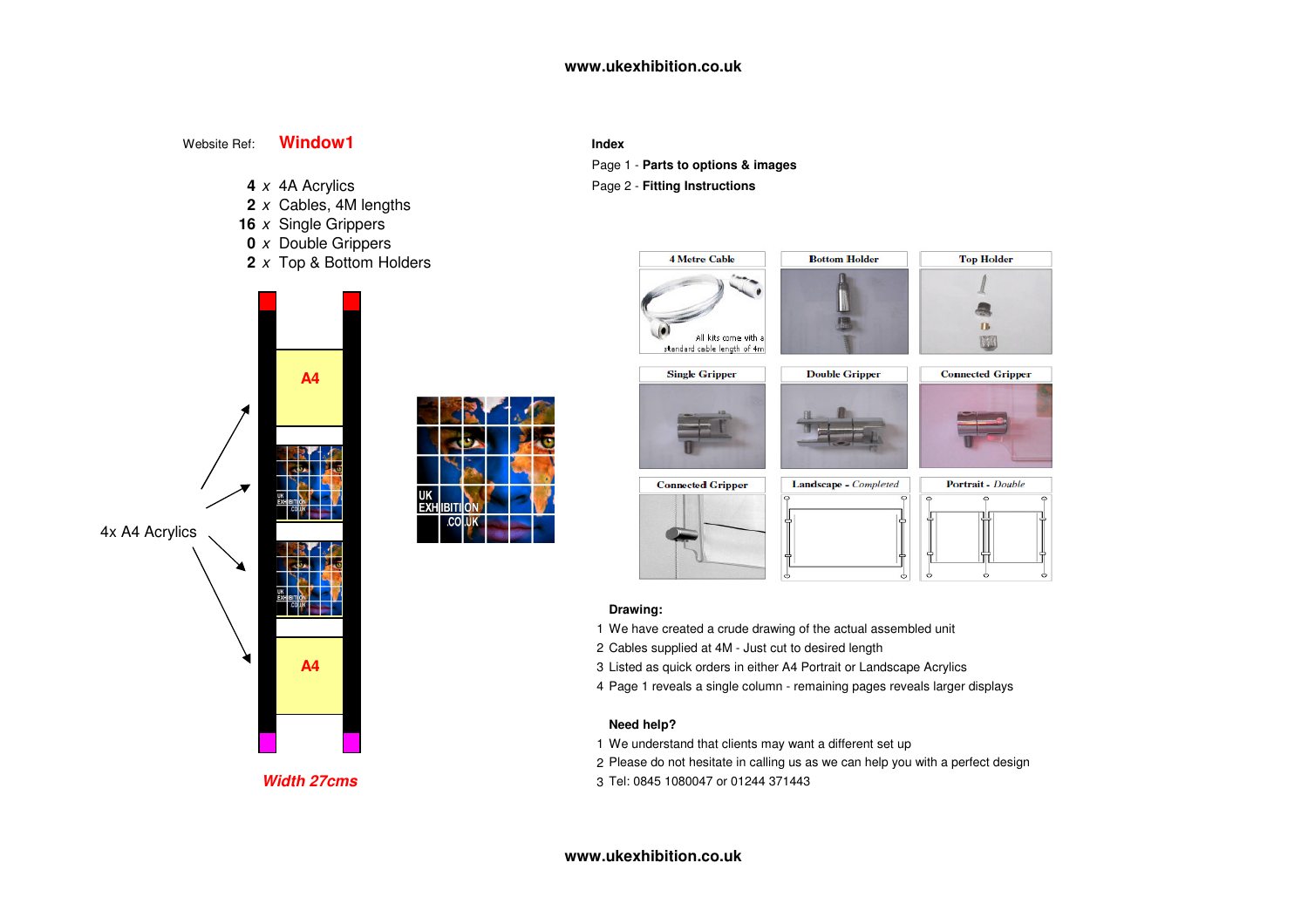## **Fitting Instructions - Step 1**

- Decide where your display will start (We would advise working left to right)
- Attach one of the top connectors to your top windowsill or ceiling (comes in 2x parts) connect the smaller section
- 3 Warning = Top connectors supports all the weight so, ensure a secure fitting, use your own unique screws if necessary!
- Thread supplied cable through the second section and screw bass connector tightly to the cable, screw this to the top connector

## **Fitting Instructions - Step 2**

- When deciding the location of the next cable
- We would recommend that you lay the acrylic on the floor and attach the required grippers to it
- Once you have them attached measure the gap between the gripper cable holding section on both grippers (left & right)
- You now have the correct measurement!
- Now connect cable two to the top windowsill or ceiling
- At this point you should have two cables hanging and single and double grippers attached

## **Fitting Instructions - Step 3**

 Pending how many columns you are adding - be they a seamless run or individual columns **Individual Columns** - Repeat the above exercise however; make sure you add the required gaps between the displays**Seamless Columns** - Do not forget that the double grippers are wider than the single grippers - you must allow for this!

## **Fitting Instructions - Step 4**

- Acrylics Decide where the first acrylic wants to be attached
- Now move the grippers to the required location, secure to the cable then, secure to the acrylic
- At this point your acrylic should be attached in four corners and onto two cables
- Repeat this process left to right ensuring acrylics are level all the way across the display
- 2nd row - we recommend a gap between acrylics of **5cms**
- Repeat this process for the 2nd row and keep repeating for all desired / ordered rows

## **Fitting Instructions - Step 5**

- Bottom connector, plumb the cable and mark on the required connection area, now secure smaller section with a screw
- Once completed re-attach the top section
- This is spring loaded hang the cable flush with the floor then, cut to desired length then, insert into the bottom section
- If the cable is still loose, re-cut the cable TAKE YOUR TIME and re-try
- Big warning If you rush the cable cutting and cut it to short you are buggered, so, take your time DO NOT RUSH

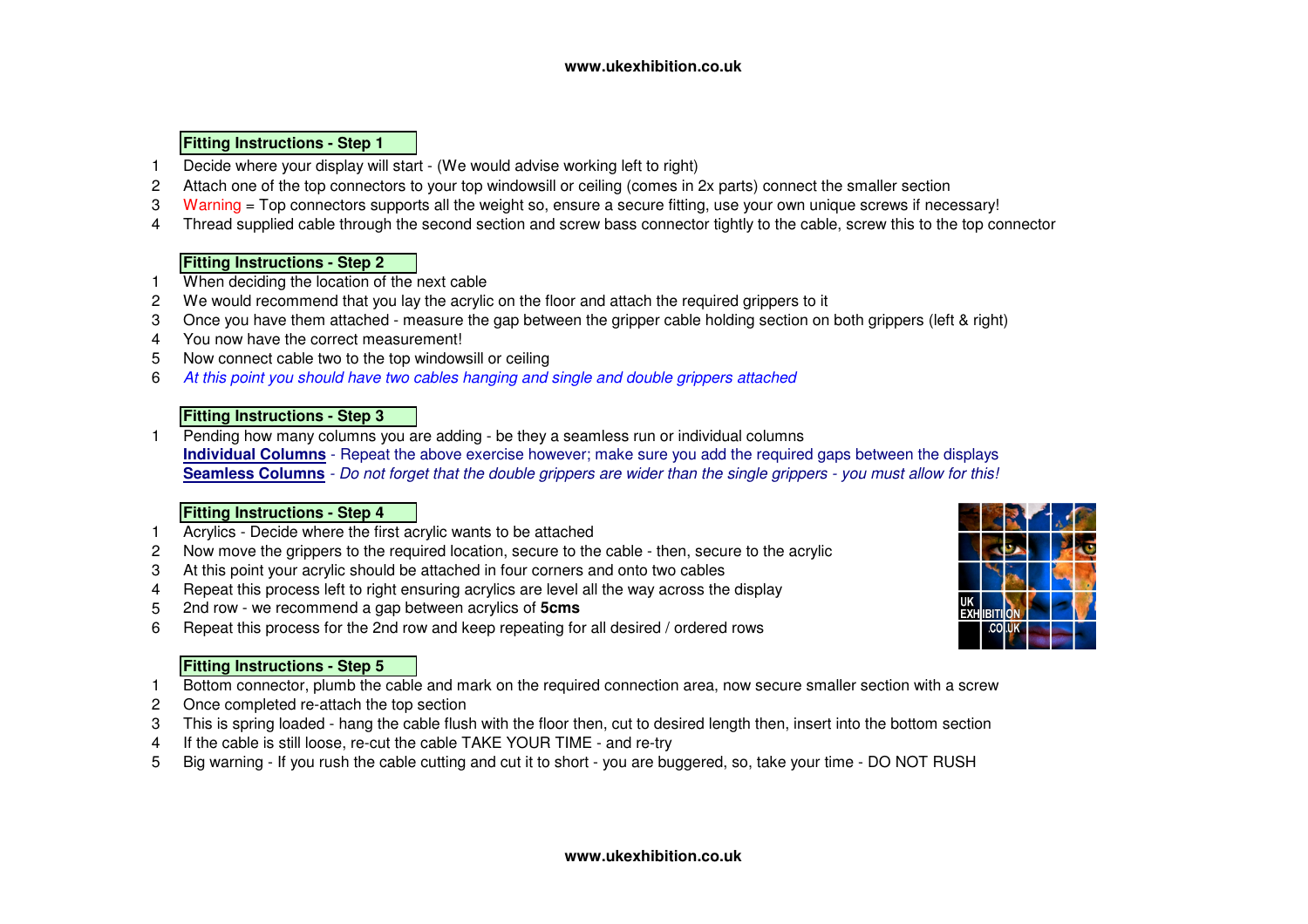#### Website Ref:**Window2**

<sup>x</sup> Top & Bottom Holders **<sup>4</sup>** <sup>x</sup> Top & Bottom Holders **<sup>5</sup>** <sup>x</sup> Top & Bottom Holders

# Website Ref: **Window3** Website Ref: **Window4**

- 
- **12** x 4A Acrylics **16** x 4A Acrylics **16** x 4A Acrylics **16** x 6A Acrylics **16** x 6A Acrylics **16** x 6A Acrylics **16** x 6A Acrylics **16** x 6A Acrylics **16** x 6A Acrylics **16** x 6A Acrylics **16** x 6A Acrylics **16** and **16 4** x Cables, 4M lengths **4** x Cables, 4M lengths **5** x Cables, 4M lengths **16** x Single Grippers
- <sup>x</sup> Single Grippers **<sup>16</sup>** <sup>x</sup> Single Grippers **<sup>16</sup>** <sup>x</sup> Single Grippers
- <sup>x</sup> Double Grippers **<sup>16</sup>** <sup>x</sup> Double Grippers **<sup>24</sup>** <sup>x</sup> Double Grippers
	-



| 4 | <b>A4</b>             | <b>A4</b>      | A4                    | <b>A4</b>                                                               | <b>A4</b>                                                                | <b>A4</b>                                                               | A4                                                                                                                                           | <b>A4</b>                                    |
|---|-----------------------|----------------|-----------------------|-------------------------------------------------------------------------|--------------------------------------------------------------------------|-------------------------------------------------------------------------|----------------------------------------------------------------------------------------------------------------------------------------------|----------------------------------------------|
| 4 | $\frac{9}{2}$<br>conk | <b>A4</b>      | d.<br>Æ<br>EXHIBITION | A <sub>4</sub>                                                          | <b>A4</b>                                                                | Ζ.<br><b>Me</b><br><b>PA</b><br><b>UK</b><br>EXHIBITION<br><b>colnk</b> | Æ<br>21<br>美<br>EXHIBITION<br>$\overline{\phantom{a}}$ $\overline{\phantom{a}}$ $\overline{\phantom{a}}$ $\overline{\phantom{a}}$<br>a.<br>a | <b>A4</b>                                    |
|   | A4                    | А<br>ā<br>لمطه | A4                    | $\sqrt{2}$<br><b>Me</b><br><b>SPA</b><br><b>UK</b><br><b>EXHIBITION</b> | <b>Ma</b><br>o.<br>UK<br>EXHIBITION<br>$\text{co} \mathsf{n} \mathsf{K}$ | A4                                                                      | A4                                                                                                                                           | 尾<br>- BA<br><b>UK</b><br>EXH<br>$\log_{10}$ |
| 4 | A4                    | A4             | A4                    | A4                                                                      | A4                                                                       | A4                                                                      | A4                                                                                                                                           | A4                                           |
|   |                       |                |                       |                                                                         |                                                                          |                                                                         |                                                                                                                                              |                                              |

**Width 81cms Width 108cms**

|  | 8 x 4A Acrylics |
|--|-----------------|

- **3** x Cables, 4M lengths
- **16** x Single Grippers
- **8** *x* Double Grippers
- **3** x Top & Bottom Holders

| A4             | A4             |  |
|----------------|----------------|--|
|                |                |  |
|                |                |  |
| A <sub>4</sub> | EXHIBITION     |  |
|                |                |  |
| EXHIBITION     | A <sub>4</sub> |  |
|                |                |  |
| A <sub>4</sub> | A <sub>4</sub> |  |
|                |                |  |
|                |                |  |





**www.ukexhibition.co.uk**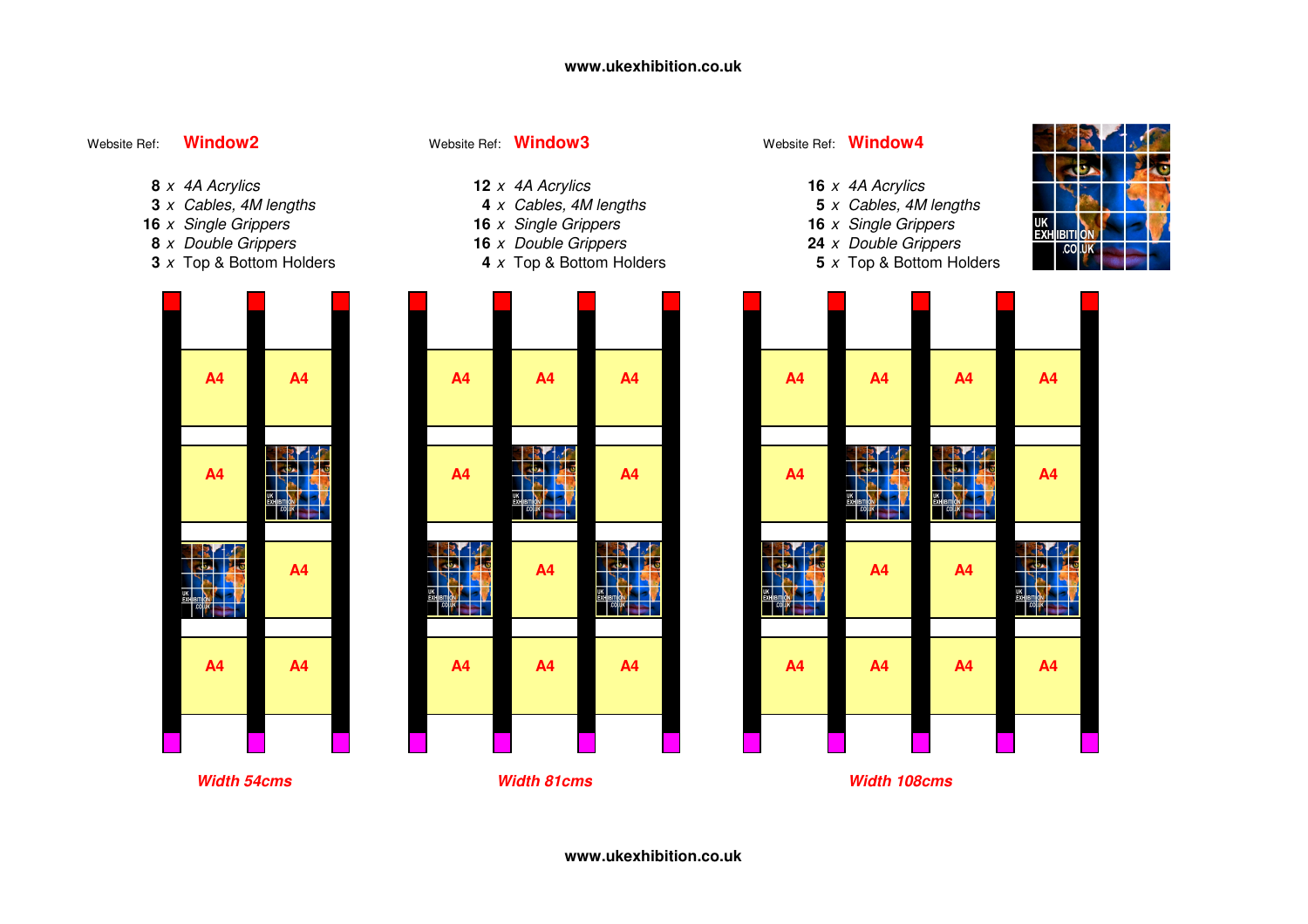- 20 x 4A Acrylics
- **6** x Cables, 4M lengths
- **16** x Single Grippers
- **32** *x* Double Grippers
- **6** x Top & Bottom Holders



## Website Ref: **Window6**

- <sup>x</sup> 4A Acrylics **<sup>24</sup>** <sup>x</sup> 4A Acrylics
- <sup>x</sup> Cables, 4M lengths **<sup>7</sup>** <sup>x</sup> Cables, 4M lengths
- <sup>x</sup> Single Grippers **<sup>16</sup>** <sup>x</sup> Single Grippers <sup>x</sup> Double Grippers **<sup>40</sup>** <sup>x</sup> Double Grippers
- <sup>x</sup> Top & Bottom Holders **<sup>7</sup>** <sup>x</sup> Top & Bottom Holders





**Width 163cms**

**www.ukexhibition.co.uk**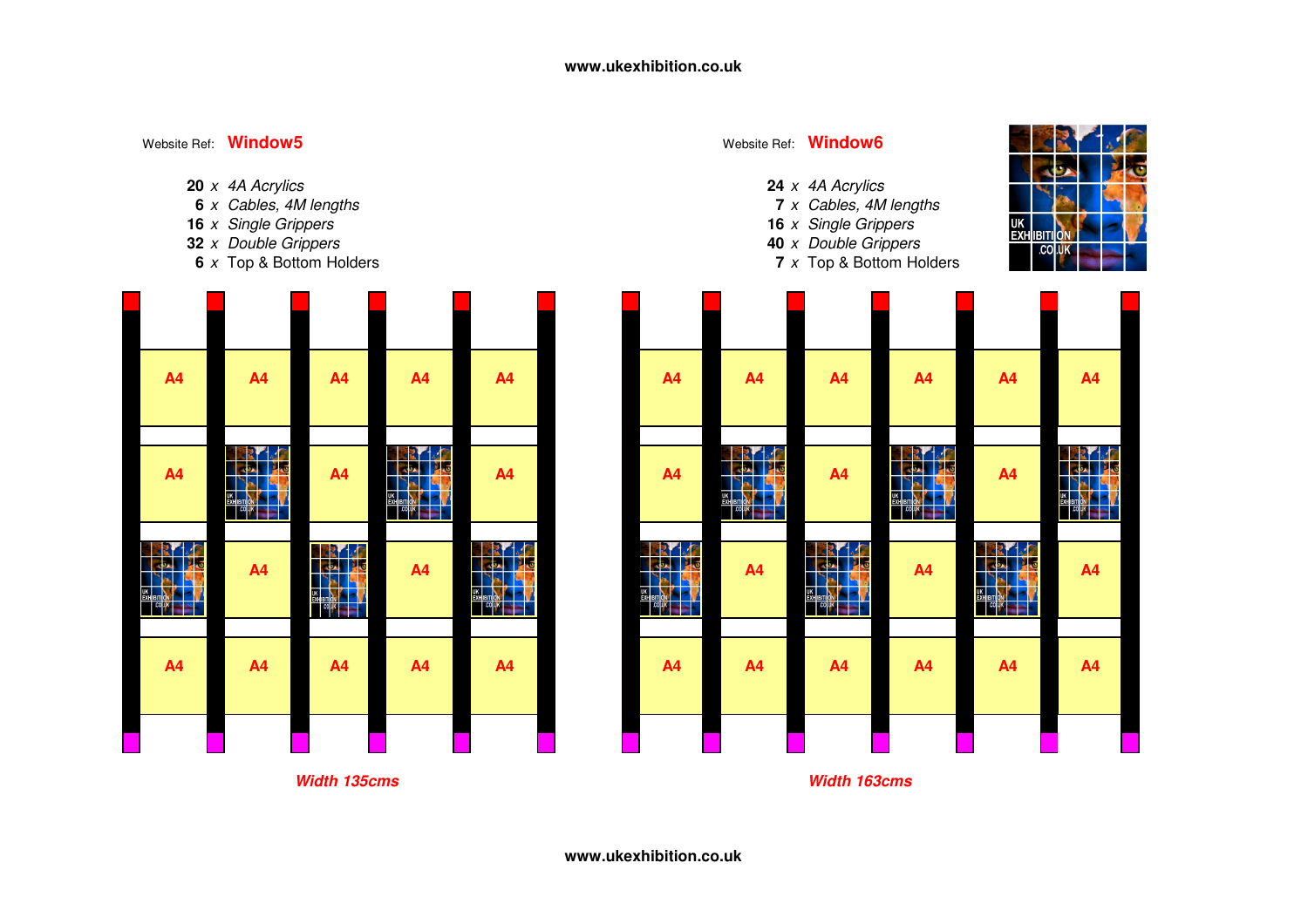- **28** <sup>x</sup> 4A Acrylics
- **8** <sup>x</sup> Cables, 4M lengths
- **16** <sup>x</sup> Single Grippers
- **48** <sup>x</sup> Double Grippers
- **8** <sup>x</sup> Top & Bottom Holders





### **Options**

 All shown options are examples of what will be suppliedwith each listed option and price on our website

We understand that clients may want a different set up

#### **IF this is the case**

Please do not hesitate in calling us as we can design

Tel: 0845 1080047 or 01244 371443

**Width 190cms**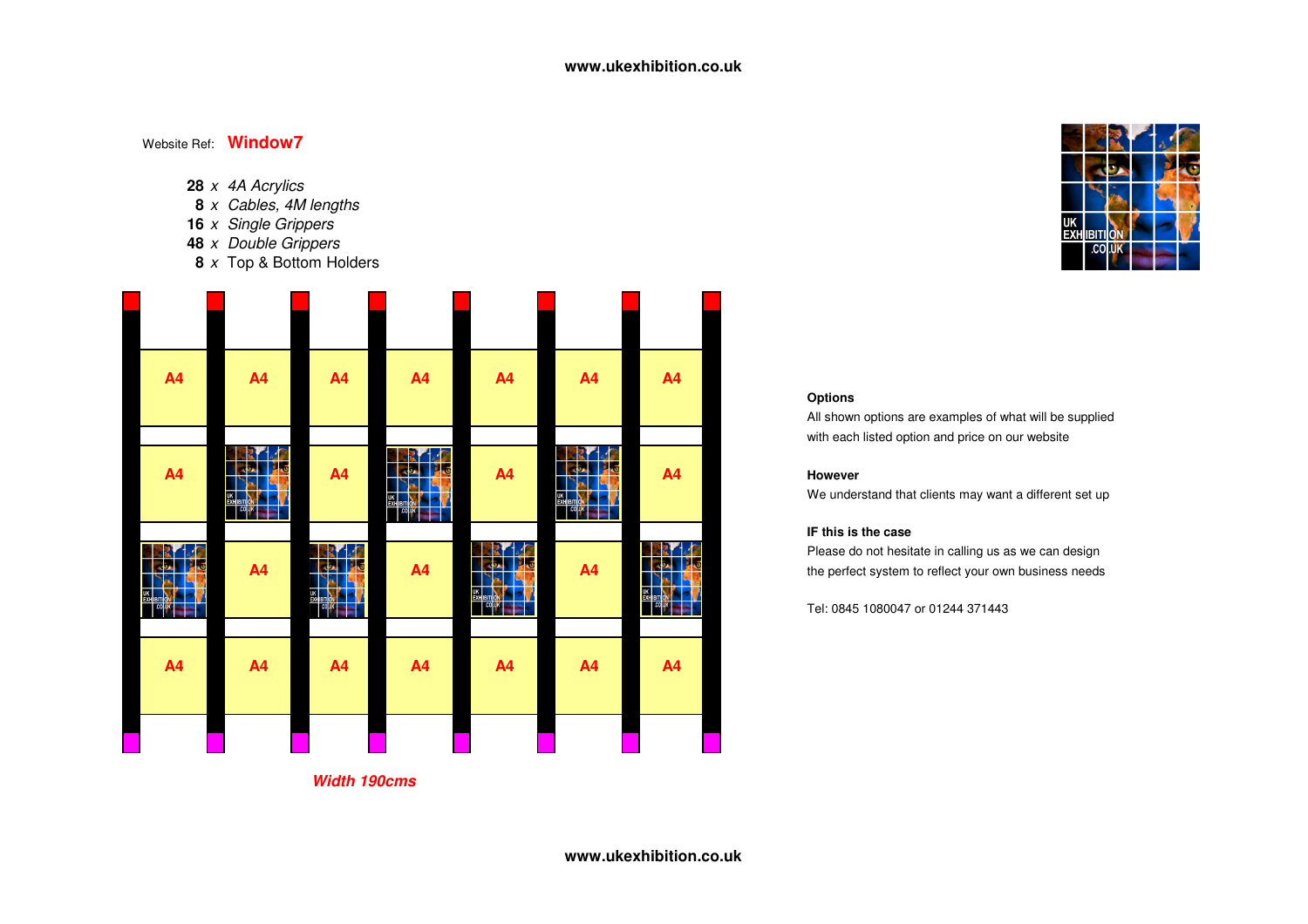- **32** <sup>x</sup> 4A Acrylics
- **9** <sup>x</sup> Cables, 4M lengths
- **16** <sup>x</sup> Single Grippers
- **56** <sup>x</sup> Double Grippers
- **9** <sup>x</sup> Top & Bottom Holders





### **Options**

 All shown options are examples of what will be suppliedwith each listed option and price on our website

We understand that clients may want a different set up

#### **IF this is the case**

Please do not hesitate in calling us as we can design

Tel: 0845 1080047 or 01244 371443

**Width 217cms**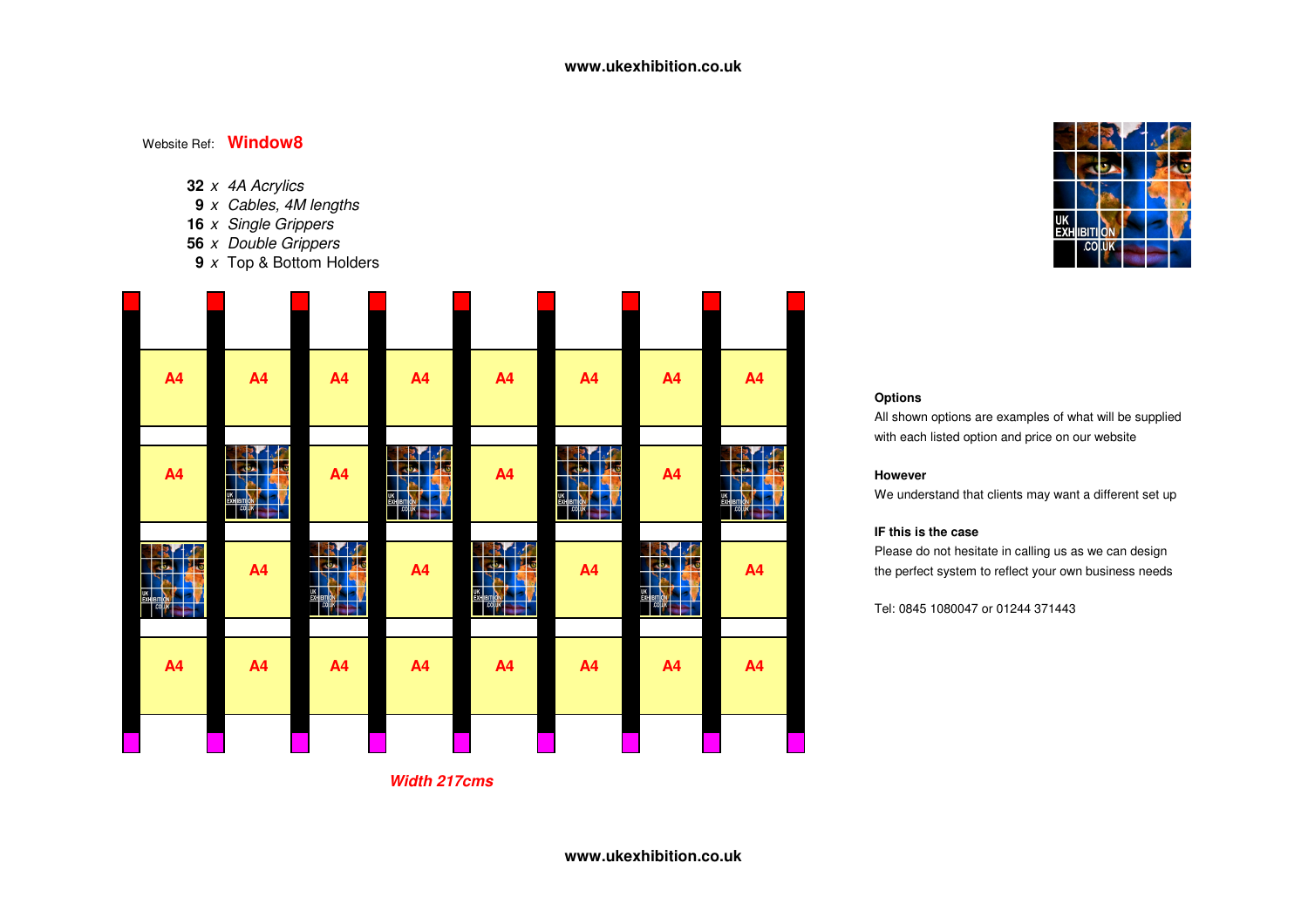- **36** <sup>x</sup> 4A Acrylics
- **10** <sup>x</sup> Cables, 4M lengths
- 
- **16** <sup>x</sup> Single Grippers **64** <sup>x</sup> Double Grippers
- **10** <sup>x</sup> Top & Bottom Holders

| <b>A4</b>                                | A4                     | A4                                   | A4                                              | A4                                                | A4                                   | A4                                            | A4                                             | A4                                          |
|------------------------------------------|------------------------|--------------------------------------|-------------------------------------------------|---------------------------------------------------|--------------------------------------|-----------------------------------------------|------------------------------------------------|---------------------------------------------|
| <b>SP</b><br>R.<br><b>De</b><br><b>A</b> | A4                     | œ<br>18<br><b>DA</b><br><b>I</b> the | A4                                              | G<br>R<br><b>Tyle</b><br>-la<br>EXHIBITION<br>SÞ. | A4                                   | $\sqrt{2}$<br>а.<br><b>Ma</b><br>EXHIBITION A | A4                                             | F<br>а.<br>美心<br>本<br>EXHIBITION<br>÷.<br>à |
| A <sub>4</sub>                           | Æ<br>题<br><b>ELECT</b> | A4                                   | <b>SP</b><br><b>RM</b><br>國境<br>EXHIBITION<br>÷ | A4                                                | Æ<br>美石<br>-la<br>EXHIBITION COMPANY | A4                                            | JF<br>Rł<br><b>THE</b><br>EXHIBITION<br>÷<br>÷ | A4                                          |
| A4                                       | A4                     | A4                                   | A4                                              | A4                                                | A4                                   | A4                                            | A4                                             | A4                                          |
|                                          |                        |                                      |                                                 |                                                   |                                      |                                               |                                                |                                             |

**Width 244cms**



**www.ukexhibition.co.uk**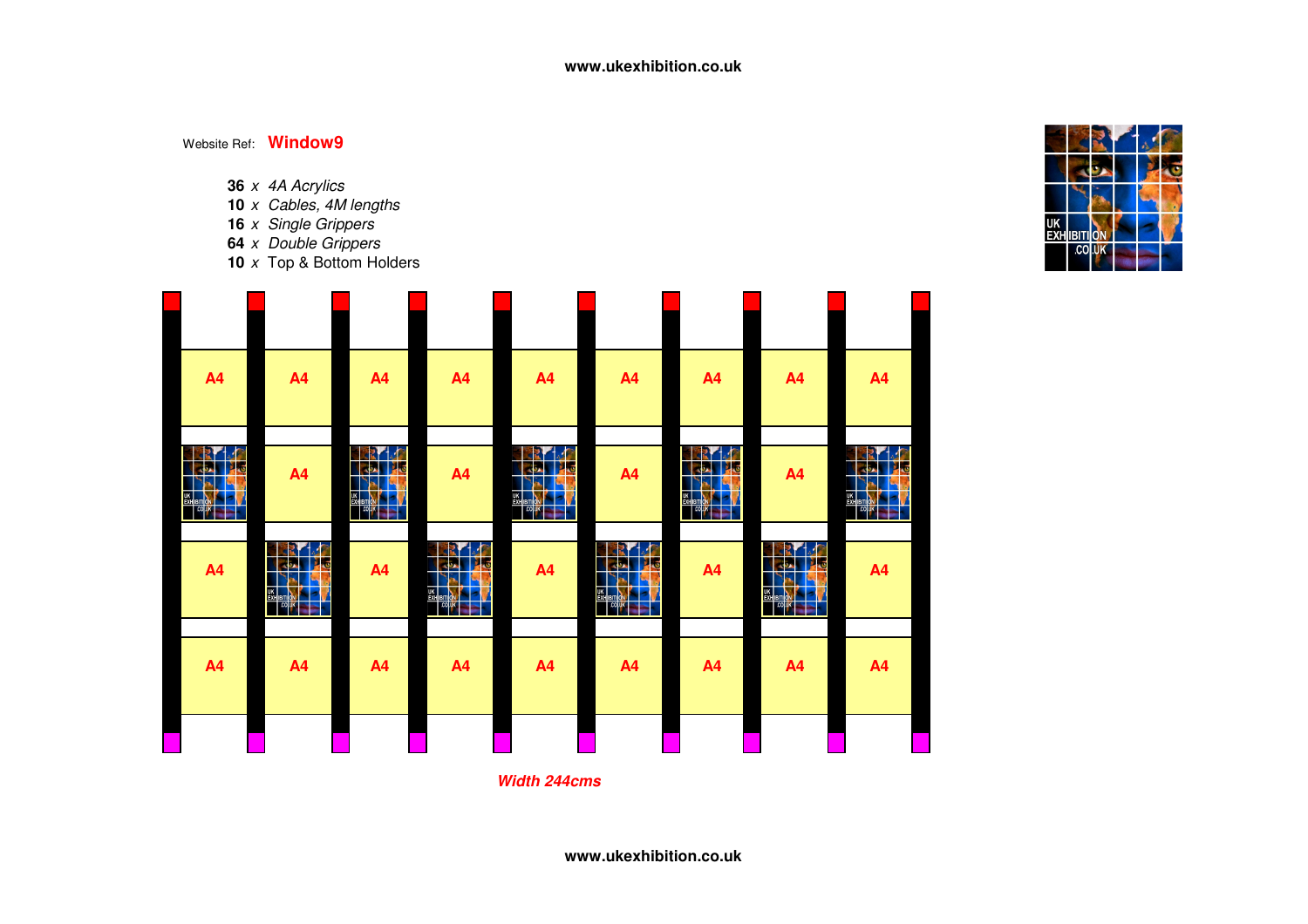- **40** <sup>x</sup> 4A Acrylics
- **11** <sup>x</sup> Cables, 4M lengths
- **16** <sup>x</sup> Single Grippers **72** <sup>x</sup> Double Grippers
- 
- **11** <sup>x</sup> Top & Bottom Holders



| <b>A4</b>                                                                             | A4                                                                                      | A <sup>4</sup>                                                                 | A4                                                                                     | A <sub>4</sub>                                                                     | A <sub>4</sub>        | A4                                  | A <sub>4</sub>                                                                                           | A <sub>4</sub>                                                              | A4                                                                                            |
|---------------------------------------------------------------------------------------|-----------------------------------------------------------------------------------------|--------------------------------------------------------------------------------|----------------------------------------------------------------------------------------|------------------------------------------------------------------------------------|-----------------------|-------------------------------------|----------------------------------------------------------------------------------------------------------|-----------------------------------------------------------------------------|-----------------------------------------------------------------------------------------------|
| <b>BALLAS</b><br><b>Tyle</b><br><b>RAN</b><br><b>UK</b><br>EXHIBITION<br><b>COLUK</b> | A4                                                                                      | <b>RANGE</b><br><b>DE</b><br>$\overline{\phantom{a}}$<br>EXHEID ON THE CARD OF | A4                                                                                     | <b>RY MO</b><br>$\mathbf{R}$<br><b>UK</b><br>EXHIBITION<br>$\log_{\text{nx}}$<br>÷ | A <sub>4</sub>        | <b>TREAD</b><br>24 26<br>EXHIBITION | A <sub>4</sub>                                                                                           | $\sqrt{2}$<br><b>ERA</b><br><b>REAL PRO</b><br><b>EXHIBITION</b><br>à<br>₩. | A4                                                                                            |
| <b>A4</b>                                                                             | <b>SP</b><br>R4<br><b>DAG</b><br><b>REA</b><br><b>UK</b><br>EXHIBITION<br>$\cos \theta$ | A4                                                                             | REAL PROPERTY.<br>○ 花<br><b>UK</b><br>EXHIBITION<br>$\frac{1}{2}$ column $\frac{1}{2}$ | <b>A4</b>                                                                          | <b>RAC</b><br>图表<br>÷ | A4                                  | <b>PACK</b><br>Rł<br>$\mathbf{F}$<br>d-A<br>UK<br>EXHIBITION<br>$\left  \frac{\cosh x}{\cosh x} \right $ | A4                                                                          | $\sqrt{2}$<br>R.<br><b>De</b><br>-le-<br>ò,<br><b>UK</b><br>EXHIBITION<br>come<br><b>Rite</b> |
| <b>A4</b>                                                                             | A4                                                                                      | A4                                                                             | A4                                                                                     | <b>A4</b>                                                                          | A <sub>4</sub>        | A4                                  | A <sub>4</sub>                                                                                           | A <sub>4</sub>                                                              | A4                                                                                            |
|                                                                                       |                                                                                         |                                                                                |                                                                                        |                                                                                    |                       |                                     |                                                                                                          |                                                                             |                                                                                               |

**Width 271cms**

**www.ukexhibition.co.uk**